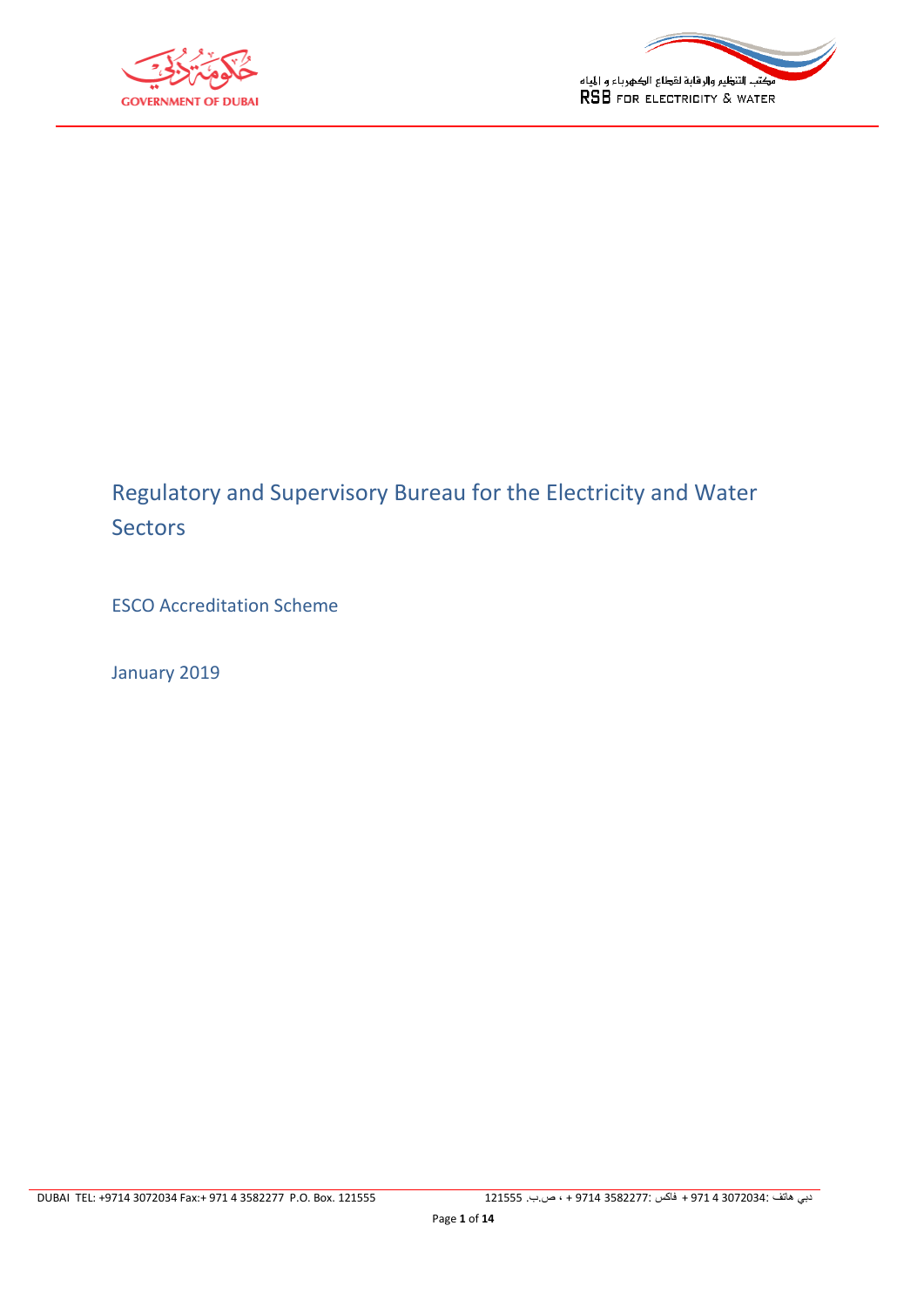



## <span id="page-1-0"></span>Version History

| Issue no. | <b>Modification</b>                       | <b>Issued by</b> | <b>Approved by</b> | <b>Date</b> |
|-----------|-------------------------------------------|------------------|--------------------|-------------|
|           |                                           |                  |                    |             |
| 1.0       | $1st$ Issue                               | J. Grinnell      | G. Sims            | 15-01-2014  |
| 1.1       | Charges & Payment details added           | J. Grinnell      | G. Sims            | 05-02-2014  |
| 1.2       | Modified payee details                    | J. Grinnell      | G. Sims            | 24-02-2014  |
| 1.3       | One year review                           | J. Grinnell      | G. Sims            | 12-04-2015  |
| 1.4       | Modified staff capabilities requirements  | E. Matar         | G. Sims            | 03-09-2015  |
|           | for provisional accreditation             |                  |                    |             |
| 1.5       | Modified payee details & declaration form | E. Matar         | G. Sims            | 23-06-2016  |
| 1.6       | Modified health & safety requirements     | Z. Al Amin       | G. Sims            | 13-12-2016  |
| 1.7       | Modified length and project references    | Z. Al Amin       | G. Sims            | 12-06-2017  |
|           | required                                  |                  |                    |             |
| 1.8       | Modified health & safety requirements     | Z. Al Amin       | G. Sims            | 14-03-2018  |
| 1.9       | <b>Modified Staff requirements</b>        | Z. Al Amin       |                    | 27-09-2018  |
| 1.10      | Significant change to financial strength  | Z. Al Amin       | G. Sims            | 02-01-2019  |
|           | requirements, minor changes to other      |                  |                    |             |
|           | requirements.                             |                  |                    |             |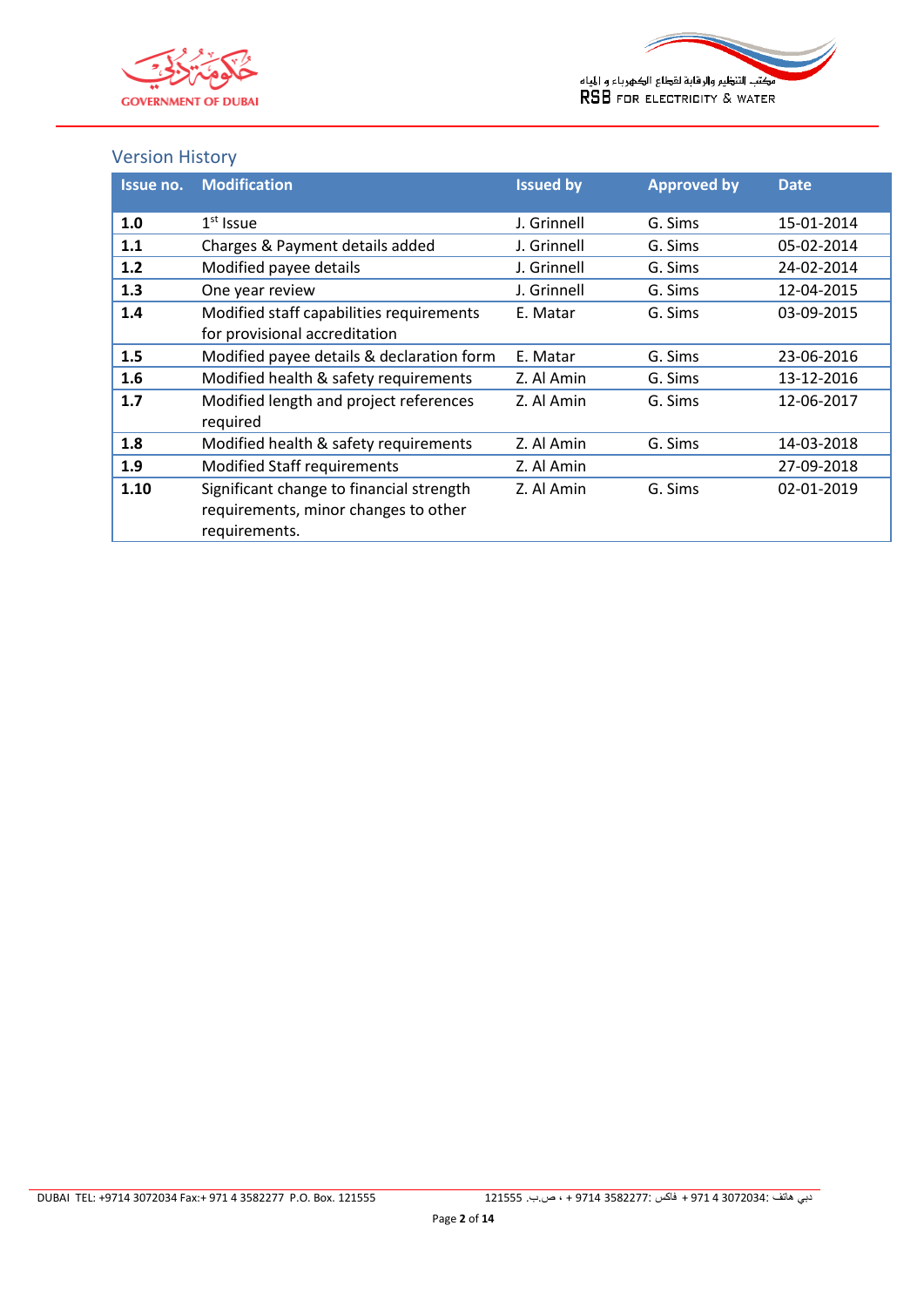



#### Contents

| 1.     |  |  |
|--------|--|--|
| 1.1.   |  |  |
| 1.2.   |  |  |
| 2.     |  |  |
| 2.1.   |  |  |
| 2.2.   |  |  |
| 2.3.   |  |  |
| 3.     |  |  |
| 3.1.   |  |  |
| 3.2.   |  |  |
| 3.3.   |  |  |
| 3.3.1. |  |  |
| 3.3.2. |  |  |
| 3.3.3. |  |  |
|        |  |  |
|        |  |  |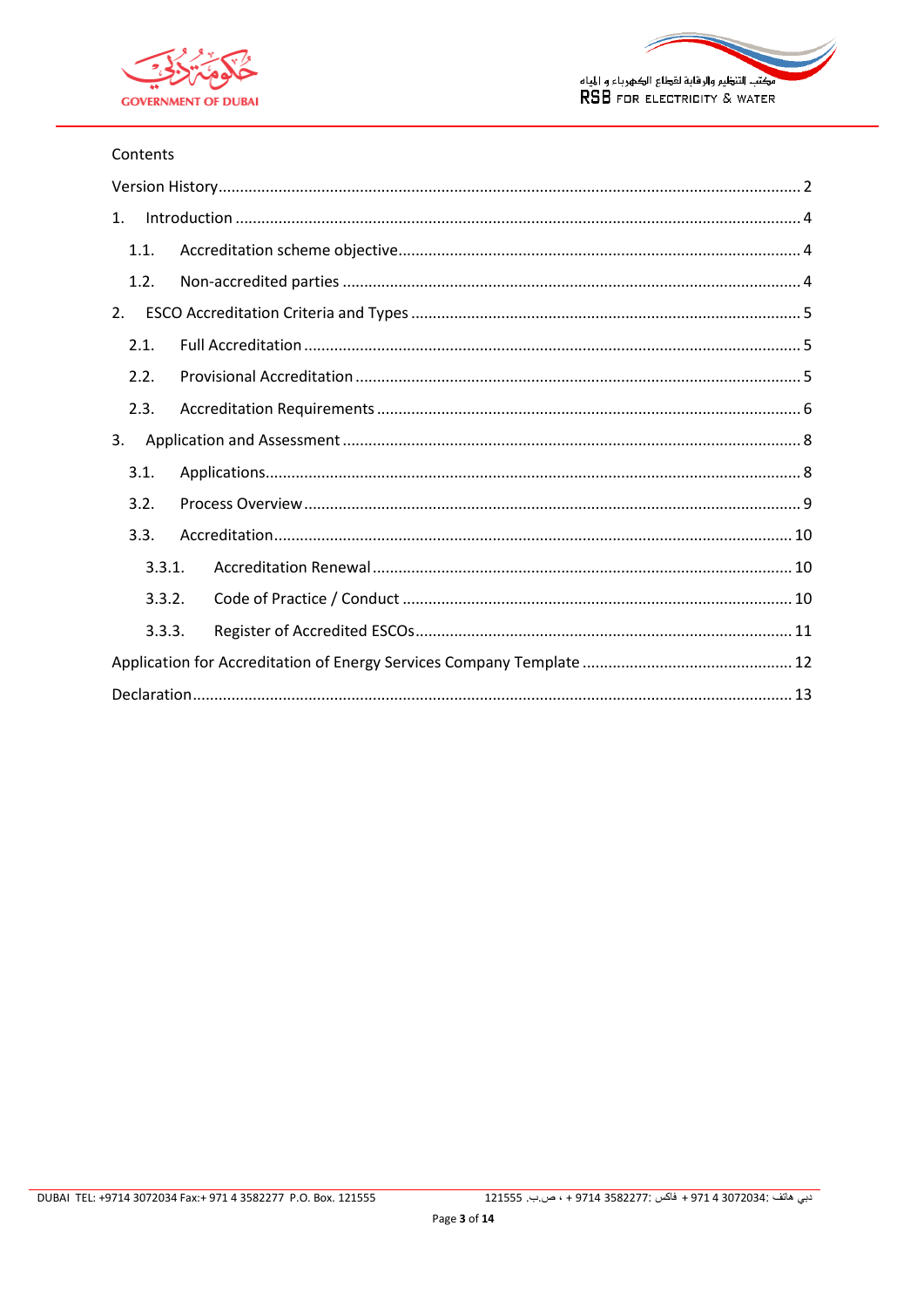



## <span id="page-3-0"></span>1. Introduction

The Dubai Integrated Energy Strategy 2030 sets ambitious targets to improve energy efficiency by 30% in the emirate by 2030. It is supported by a demand side management (DSM) strategy which is overseen by the Dubai Supreme Council of Energy.

The DSM strategy identifies the retrofitting of existing buildings as important for its energy efficiency targets to be achieved and the delivery of retrofit activity requires an energy services market with sufficient capability and capacity.

The ESCO Accreditation scheme is an initiative of the RSB intended to encourage the development of a flourishing energy services sector.

This document sets out the requirements of the ESCO Accreditation Scheme. It establishes criteria for the assessment and accreditation of ESCOs, and it is the basis of the register of accredited ESCOs.

#### <span id="page-3-1"></span>1.1. Accreditation scheme objective

This scheme has been developed to:

- Ensure the delivery of high quality services by technically and financially sound companies, so that customers do not receive an unsatisfactory experience when contracting for energy savings;
- Reduce transaction costs for both customers and ESCOs by identifying a qualified pool of providers; and
- Encourage the provision of increased breadth, sophistication, and quality of services for customers.

## <span id="page-3-2"></span>1.2.Non-accredited parties

The accreditation scheme is not applicable to the following parties:

- Subcontractors to ESCOs; or
- Employees (although the accreditation process considers ESCO personnel competence).

Nor does this accreditation scheme seek to set standards for design, technologies, or equipment performance.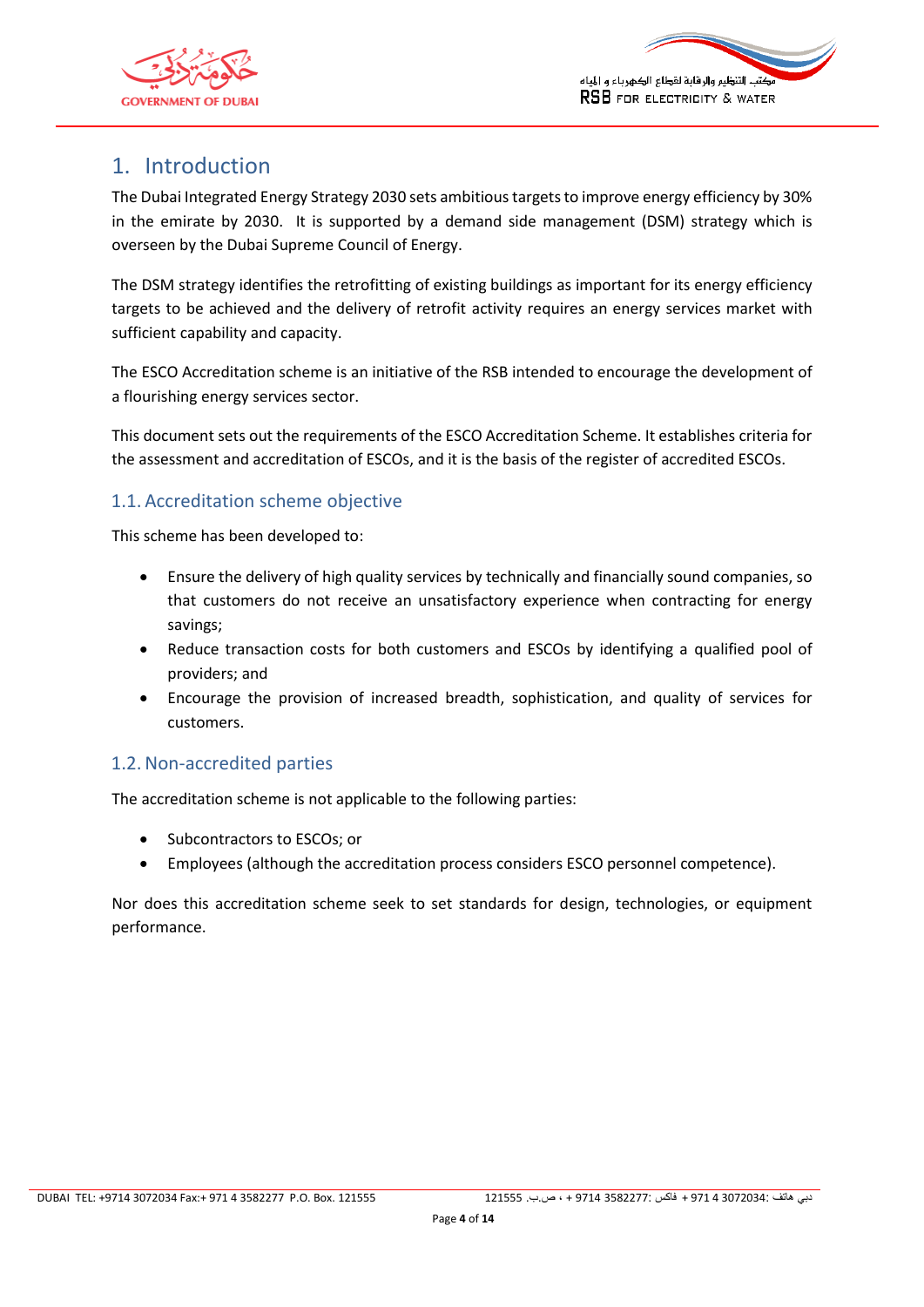<span id="page-4-3"></span>



## <span id="page-4-0"></span>2. ESCO Accreditation Criteria and Types

This scheme offers two types of accreditation:

- Full accreditation; and
- Provisional accreditation.

## <span id="page-4-1"></span>2.1. Full Accreditation

Full Accreditation is for established ESCOs which have carried out successful Energy Performance Contracting (EPC) projects and fulfil the key criteria.

Full Accreditation costs AED 15,000 in application fees and is valid for 3 years.

## <span id="page-4-2"></span>2.2. Provisional Accreditation

To encourage new entrants to the ESCO market, companies without a sufficient track record of EPC work to qualify for Full Accreditation, may apply for Provisional Accreditation.

Provisional Accreditation costs AED 5,000 in application fees and is valid for one year. The Applicant may seek renewal of provisional accreditation on a yearly basis, up to a maximum period of six years. Every other year, the ESCO is obliged to show progress in ESCO activities through audits or implementation projects. After six years of provisional accreditation, the ESCO must either apply for full accreditation or withdraw from the scheme. Full Accreditation is granted if the applicant successfully meets the Full Accreditation requirements.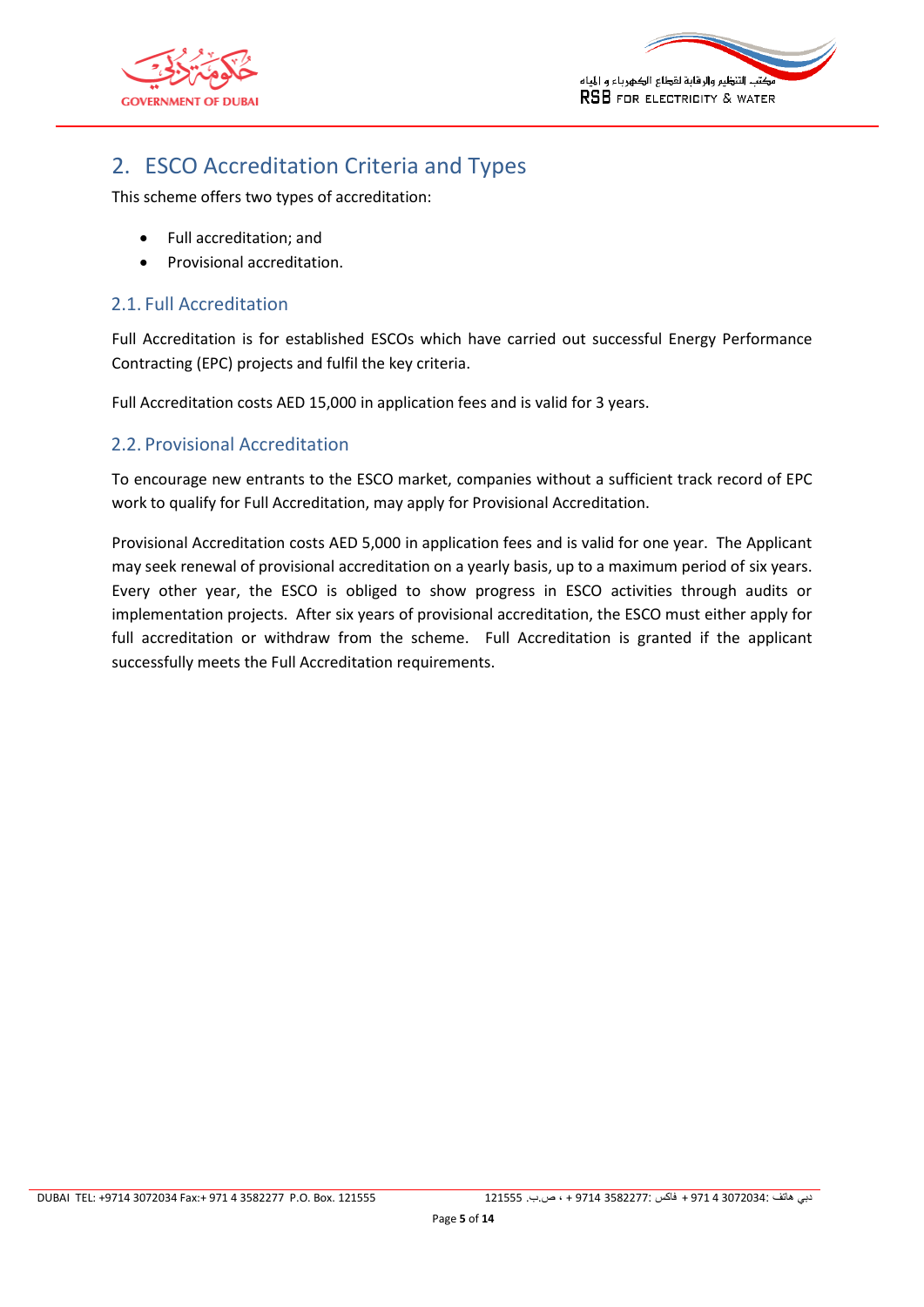



## <span id="page-5-0"></span>2.3. Accreditation Requirements

<span id="page-5-2"></span>Applications should be complete including all criteria at the appropriate standards as set out in [Table](#page-5-1)  [1.](#page-5-1)

#### <span id="page-5-1"></span>**Table 1: Application requirements**

| $\mathbf N$<br>r | <b>Criteria</b>                                                                                                                                                                       | <b>Full Accreditation</b>                                                                                                                                                                                                                                                                                                                                                                                                                                                                                                                                                                                                             | <b>Provisional Accreditation</b>                                                                                                                                                                                                                                |  |  |  |
|------------------|---------------------------------------------------------------------------------------------------------------------------------------------------------------------------------------|---------------------------------------------------------------------------------------------------------------------------------------------------------------------------------------------------------------------------------------------------------------------------------------------------------------------------------------------------------------------------------------------------------------------------------------------------------------------------------------------------------------------------------------------------------------------------------------------------------------------------------------|-----------------------------------------------------------------------------------------------------------------------------------------------------------------------------------------------------------------------------------------------------------------|--|--|--|
| 1.               | <b>Experience - Project</b><br>references<br>demonstrating the<br>ESCO depth of<br>experience and<br>success.                                                                         | 3 project references of which at least 1<br>$\bullet$<br>should be an EPC in Dubai. References<br>should include details of: Energy Audits,<br>Project Management; M&V Option;<br><b>Baseline calculations; Forecast and</b><br>Actual savings; and EPC type (shared or<br>guaranteed savings;<br>3 years' operating experience;<br>$\bullet$<br>3 client references.<br>$\bullet$                                                                                                                                                                                                                                                    | Not Required unless applying for renewal of<br>Provisional Accreditation where every other<br>year ESCO and/or audit activity must be<br>demonstrated.                                                                                                          |  |  |  |
| 2.               | Staff capabilities -<br>that demonstrate<br>qualifications and<br>acceptable years of<br>experience.                                                                                  | At least 2 staff members to have an engineering degree, and two years post qualification<br>$\bullet$<br>experience.<br>Staff must include a Certified Measurement and Verification Professional (CMVP) in<br>$\bullet$<br>addition to either a Certified Energy Auditor (CEA), a Certified Energy Manager (CEM)<br>awarded by the Association of Energy Engineers or the Indian Bureau of Energy<br>Efficiency, a Building Energy Assessment Professional (BEAP) by ASHRAE, or equivalent.<br>Staff degrees and certification copies, CVs, and passport and residence visa copies<br>$\bullet$<br>(where they are not GCC citizens). |                                                                                                                                                                                                                                                                 |  |  |  |
| 3.               | Financial strength -<br>It is important for<br>customers to have<br>confidence that<br>when they enter<br>into an agreement<br>with an ESCO the<br>company will<br>continue to trade. | The last two sets of audited financial<br>statements must be submitted. The most<br>recent must be no more than 18 months old<br>and show that the company is a going<br>concern.                                                                                                                                                                                                                                                                                                                                                                                                                                                     | Requirements as per those for full<br>accreditation. However, if the applicant is a<br>newly-established entity without audited<br>financial statements, then it must provide a<br>balance sheet showing positive net assets<br>and minimum 25% equity finance. |  |  |  |
| 4.               | Equipment-<br>applicants must<br>demonstrate<br>ownership of, or<br>access to<br>equipment.                                                                                           | We expect the applicant to have access to equipment consistent with the scope of ESCO<br>activities they intend to undertake and which is calibrated up to date. The equipment to<br>which an ESCO would have access would normally include the following:<br>Energy Meter; Power Transducer; Data Logger; Ultrasonic Flowmeter;<br>Power Quality Analyser; Current / Voltage Clamp Meter; Pressure Indicator / Probe / Sensor;<br>Temperature Indicator / Probe / Sensor; and Humidity Level Indicator / Sensor.                                                                                                                     |                                                                                                                                                                                                                                                                 |  |  |  |
| 5.               | <b>Health and Safety</b><br>policy and safety<br>records                                                                                                                              | Applicants should provide:<br><b>Health and Safety policy</b><br>Company safety manual<br>Project safety records such as<br>safety history, detailed safety<br>records, incident reports (if any),<br>training logs and/or third-party<br>safety reports for projects                                                                                                                                                                                                                                                                                                                                                                 | Requirements as per those for full<br>accreditation. However, if the applicant<br>is a newly-established entity, then:<br><b>Health and Safety policy</b><br>Company safety manual<br>$\bullet$                                                                 |  |  |  |
| 6.               | <b>Trade Licence</b>                                                                                                                                                                  | A valid Dubai business licence.                                                                                                                                                                                                                                                                                                                                                                                                                                                                                                                                                                                                       |                                                                                                                                                                                                                                                                 |  |  |  |
| 7.               | <b>Organisational</b><br>structure                                                                                                                                                    | The applicant must provide an organizational structure showing where key resources (from<br>senior management to specialist qualified personal) sit within the entity in relation to the<br>management of projects.                                                                                                                                                                                                                                                                                                                                                                                                                   |                                                                                                                                                                                                                                                                 |  |  |  |

DUBAI TEL: +9714 3072034 Fax:+ 971 4 3582277 P.O. Box. 121555 121555 .ب.ص ، + 9714 3582277: فاكس + 971 4 3072034: هاتف دبي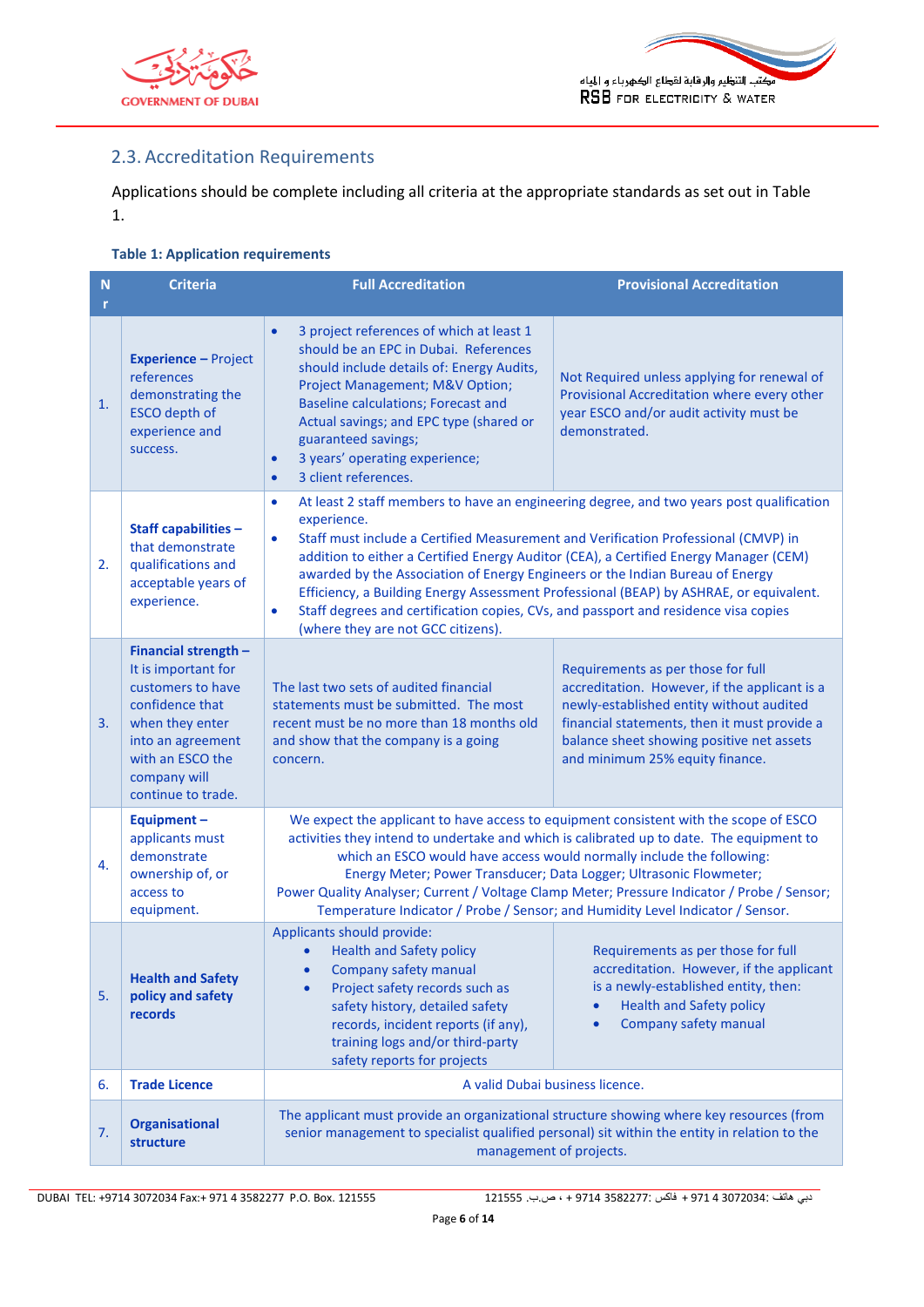



|  | <b>Specialisation</b> | Applicants should set out the type(s) of work intended to be undertaken such as: HVAC;<br>Lighting; BMS; Building Envelope; insulation; Boiler efficiency; Pumping efficiency; Power<br>Generation; Water conservation; Other (Please specify). |
|--|-----------------------|-------------------------------------------------------------------------------------------------------------------------------------------------------------------------------------------------------------------------------------------------|
|--|-----------------------|-------------------------------------------------------------------------------------------------------------------------------------------------------------------------------------------------------------------------------------------------|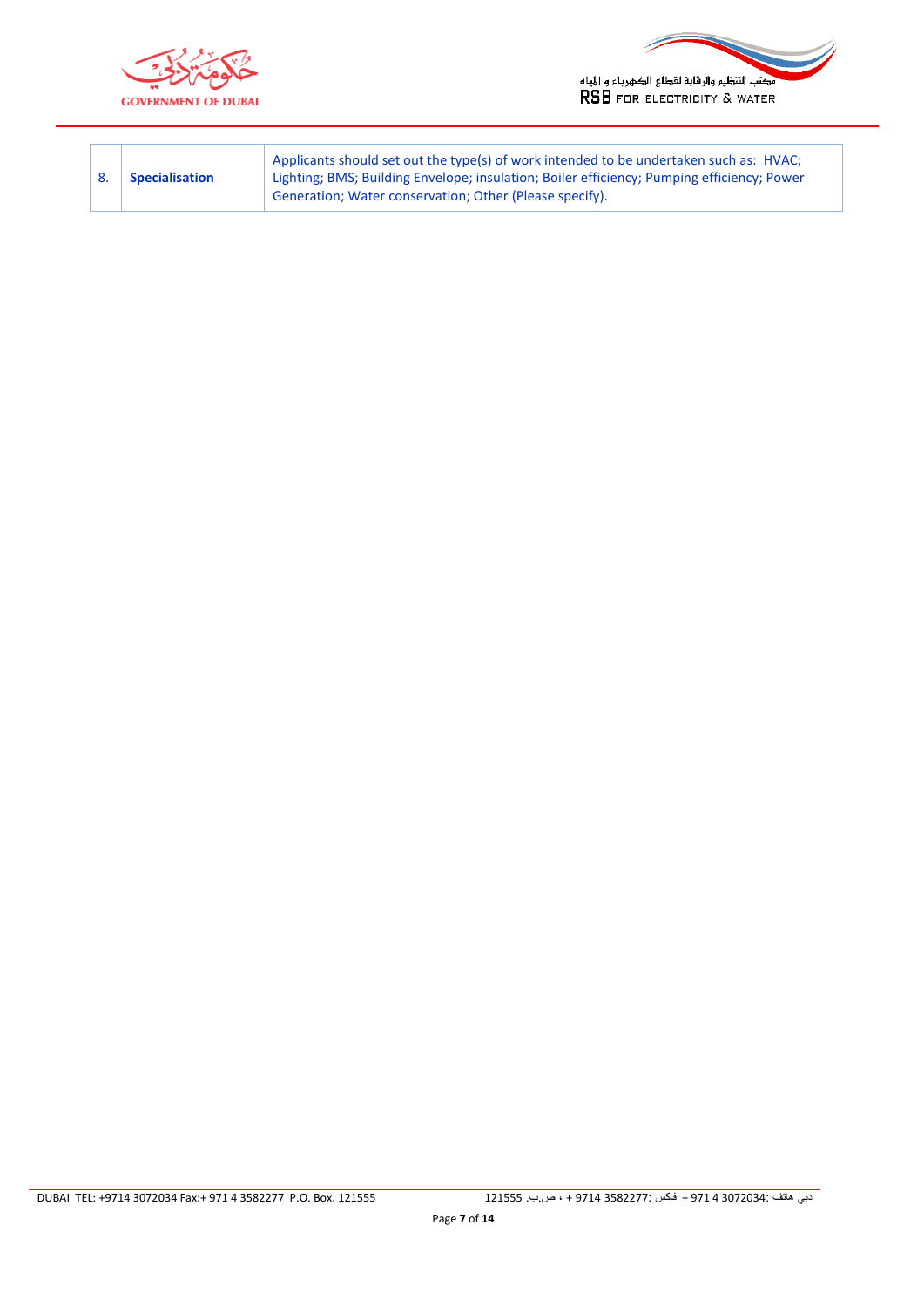



## 3. Application and Assessment

## <span id="page-7-0"></span>3.1. Applications

Applications should be made electronically and emailed to **ESCOaccreditation@rsbdubai.gov.ae** 

<span id="page-7-1"></span>In submitting an application, an applicant is deemed to acknowledge that the sole basis of such an application is the submitted document.

A full and complete submission with all the required details identified in [Table 1](#page-5-2) and with summary Table 2 and Table 3 completed must be submitted together with a cheque for AED 15,000 for full accreditation or AED 5,000 for provisional accreditation payable to "Regulatory & Supervisory Bureau". Payment via bank transfer is also acceptable, details can be requested from the RSB.

The application form, declaration and tables shall be duly filled, signed and stamped. The Accreditation Board shall not evaluate any partial or incomplete submission.

New and renewal applications are the responsibility of the accredited organisation. In any case where renewal is not completed prior to the expiry of the accredited period, the company shall be removed from the registered list until further action by the company has been taken to secure accreditation.

The Accreditation Board accepts no responsibility for any expenses, loss or damage which may arise from the evaluation process, interpretations and preparation made by the Applicant including the information contained therein, or omission from the submitted documents.

All materials and information submitted with the application will be held in strict confidence and shall be used for assessment purposes only.

Any inquiry or clarification with respect to an application can be made via email to [ESCOaccreditation@rsbdubai.gov.ae.](mailto:ESCOaccreditation@rsbdubai.gov.ae)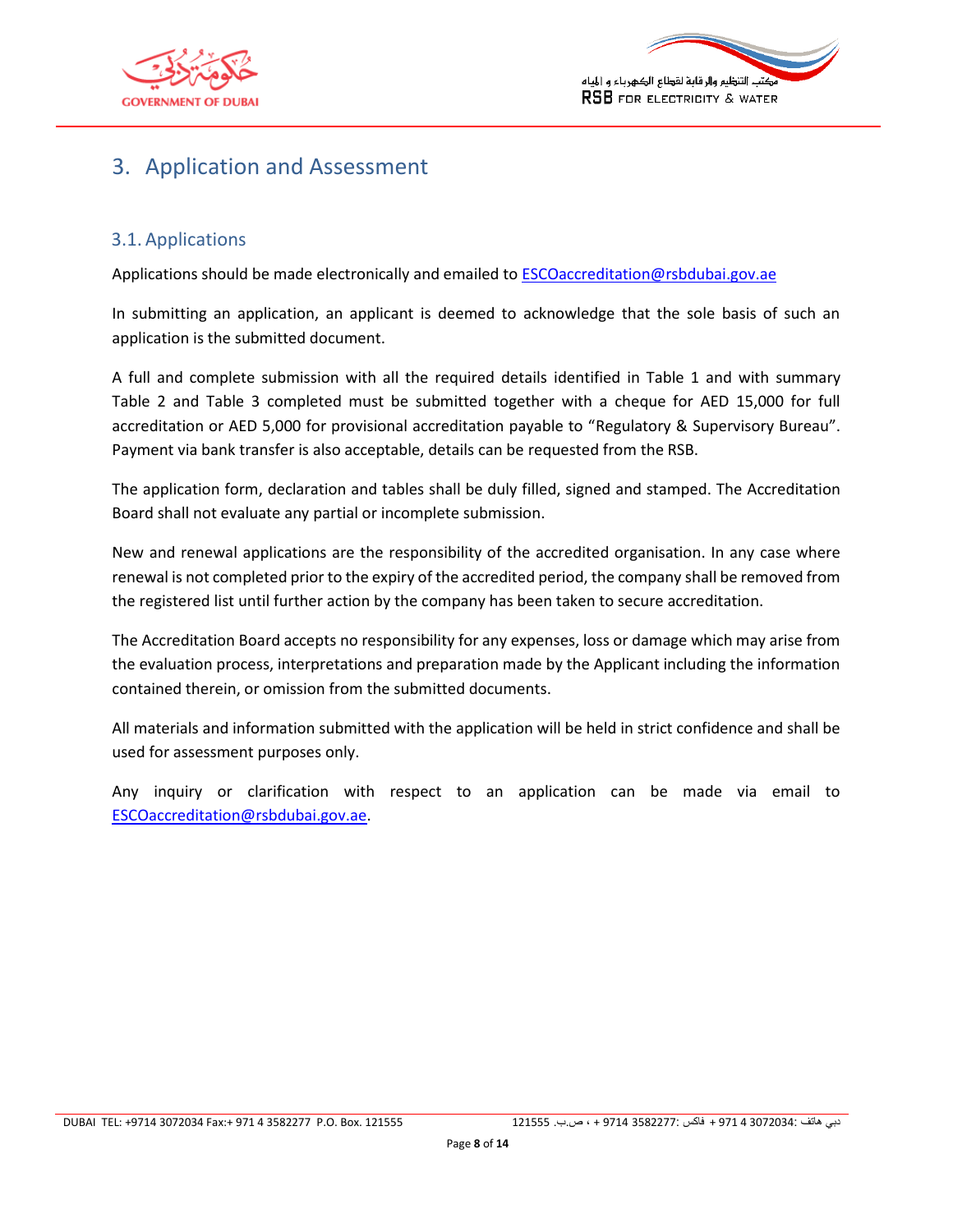



#### <span id="page-8-0"></span>3.2. Process Overview

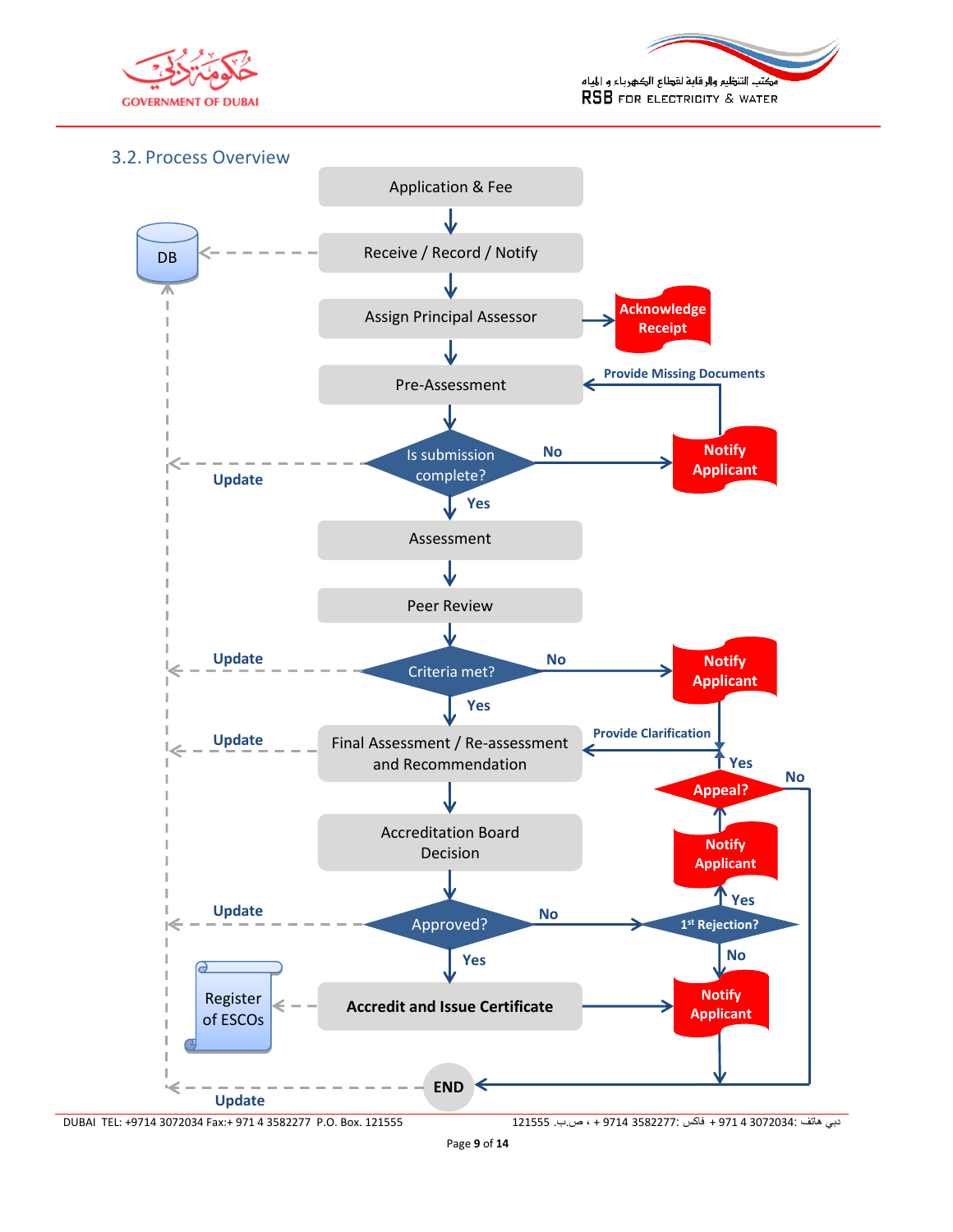



## 3.3. Accreditation

An application shall be evaluated against the criteria as set out in Section [2](#page-4-3) depending on the type of accreditation applied for.

<span id="page-9-0"></span>An accreditation certificate will be issued upon successful application and the accredited ESCO will be registered on a list of accredited ESCOs posted on the RSB's website.

#### 3.3.1.Accreditation Renewal

<span id="page-9-1"></span>A Provisional Accreditation and Full Accreditation award will be valid for a period of one year and three years respectively. At least two months prior to the expiration date, a renewal application must be submitted with the relevant documentation to be considered by the Accreditation Board. It is the responsibility of the ESCO to ensure accreditation does not lapse.

For renewal of Provisional Accreditation, the applicant has to include evidence of its ESCO and audit activity within the year in its renewal application together with the standard documentation identified in table 1.

#### 3.3.2.Code of Practice / Conduct

Successful applicants shall conduct their business in a professional and ethical manner according to the applicable government laws and regulations.

<span id="page-9-2"></span>During the period of accreditation, if there are no full-time certified energy professionals employed by the company as per the scheme requirements, the company will be removed from the register of accredited ESCOs until notification by the company rectifying the omission and fulfilling the relevant full or provisional accreditation requirements.

It is the responsibility of the accredited ESCO to promptly notify the RSB of any change within the company with respect to the details and/or employment of certified energy professionals.

An accredited company may have the accreditation withdrawn or suspended for the following reasons:

- Failure to complete any EPC or energy audit work during the year;
- Complaint(s) lodged by client(s) for consistently delivering poor quality work;
- Financial insolvency;
- Malpractice and/or fraud;
- Major change to the company structure and/or personnel;
- Submitted misrepresented information; or
- No full-time CEA/CEM/CMVP in the Company as required.

The Accreditation Board, at its sole discretion, may remove an accredited company from the register; or temporarily suspend any member on the register for a period deemed appropriate.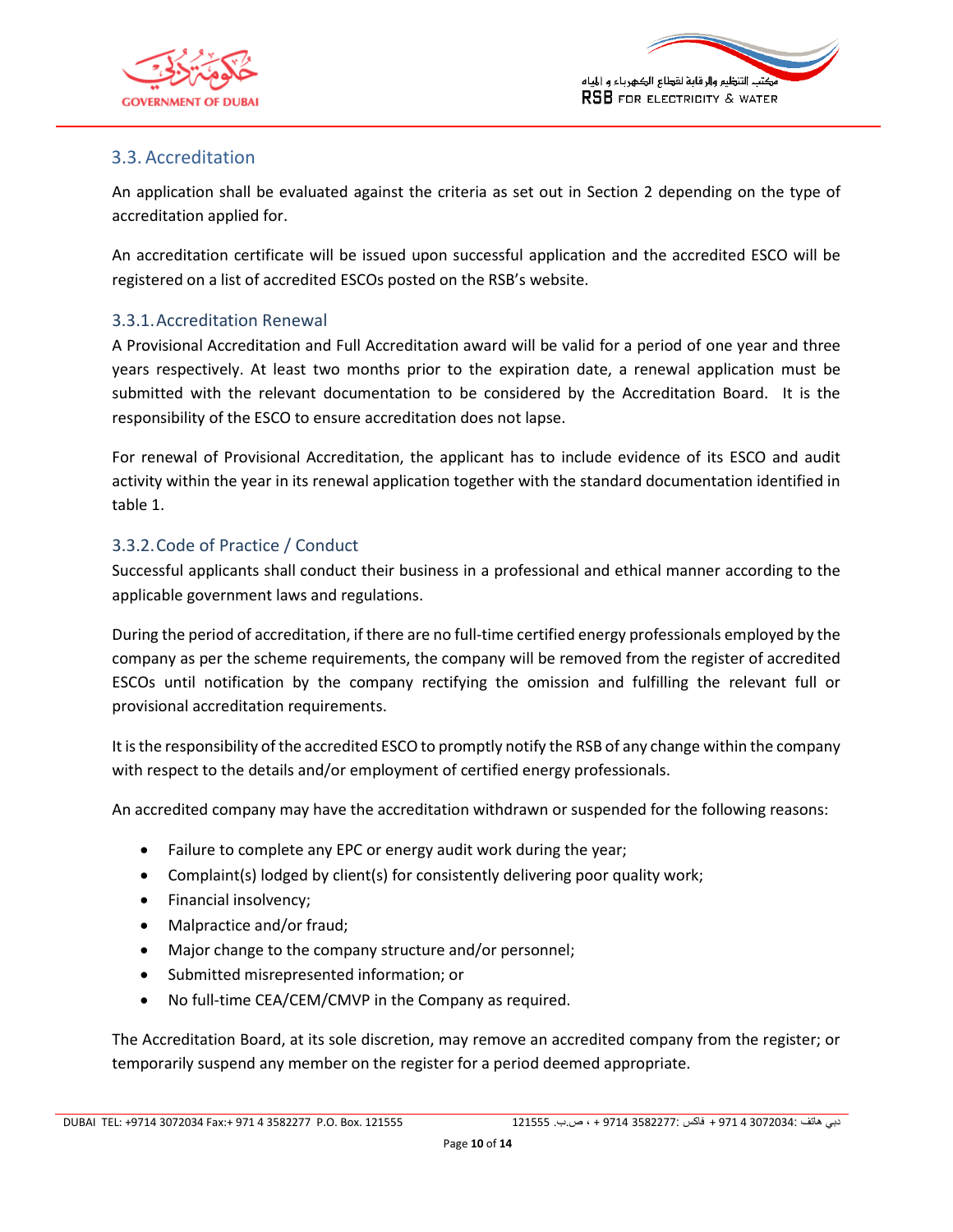



An accredited company should notify the Accreditation Board within a period of one month if there are any changes to the company's ownership, financial status, structure, and/or staff capabilities as required in table 1. Failure to do so may result in the suspension of the company from the Register of accredited ESCOs.

### 3.3.3.Register of Accredited ESCOs

<span id="page-10-0"></span>The Register of Accredited ESCOs will be made public and available for use by private and public organisations and agencies in selecting and engaging ESCOs to submit proposals for any energy efficiency related work or projects.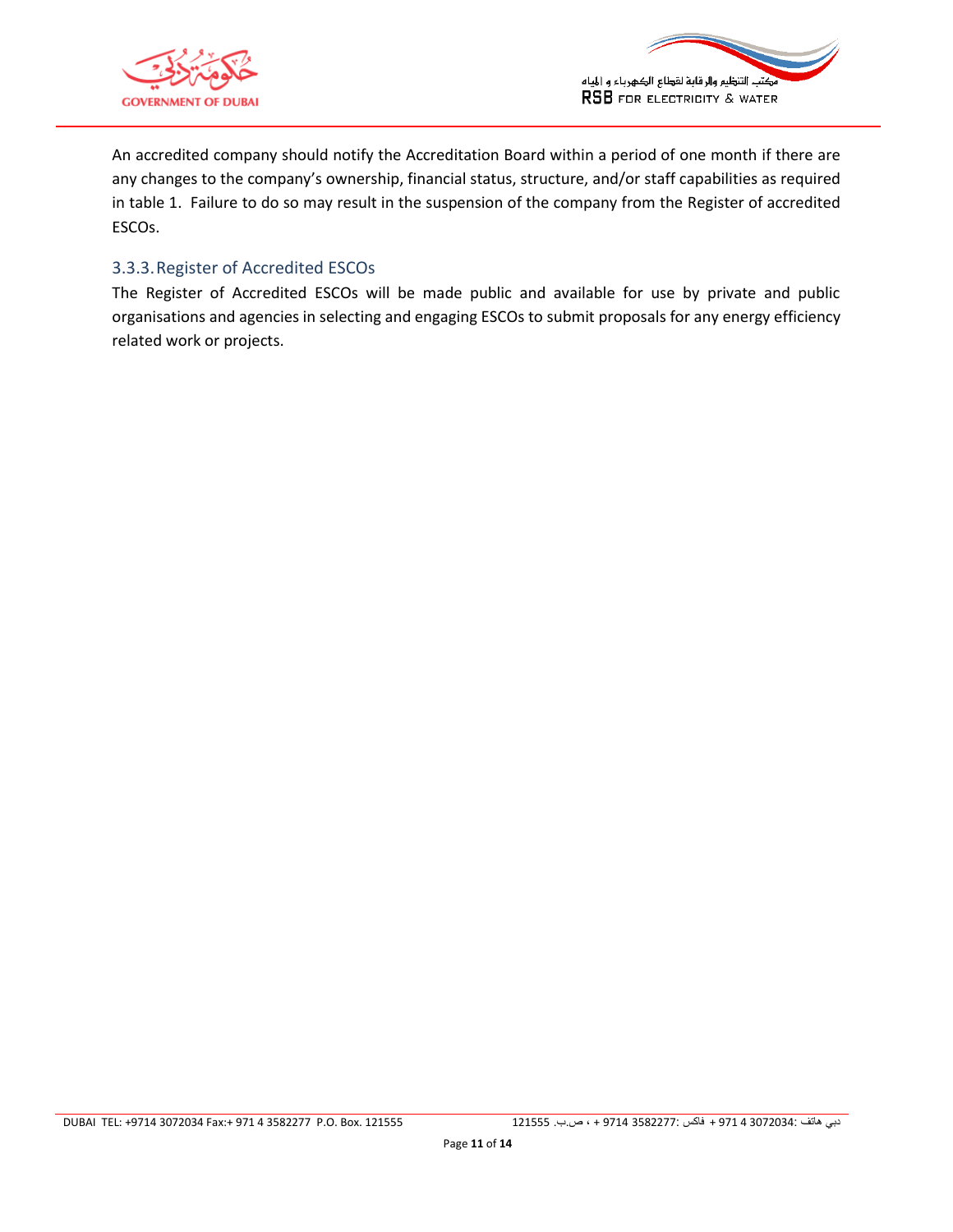



# Application for Accreditation of Energy Services Company Template

<span id="page-11-0"></span>

| <b>Name of ESCO:</b>                                      |                           |
|-----------------------------------------------------------|---------------------------|
| <b>Purpose:</b>                                           | New Application / Renewal |
| <b>Type:</b>                                              | Full / Provisional        |
| <b>Trade License Number:</b>                              |                           |
| <b>Date of Incorporation:</b>                             |                           |
| <b>Business Address:</b>                                  |                           |
| <b>PO Box:</b>                                            |                           |
| <b>Telephone No:</b>                                      |                           |
| <b>Fax No:</b>                                            |                           |
| Email:                                                    |                           |
| <b>Website:</b>                                           |                           |
| <b>Registered Energy</b><br><b>Professionals name(s):</b> |                           |
| <b>Name of contact</b><br>person:                         |                           |
| <b>Position:</b>                                          |                           |
| <b>Tel No:</b>                                            |                           |
| Email:                                                    |                           |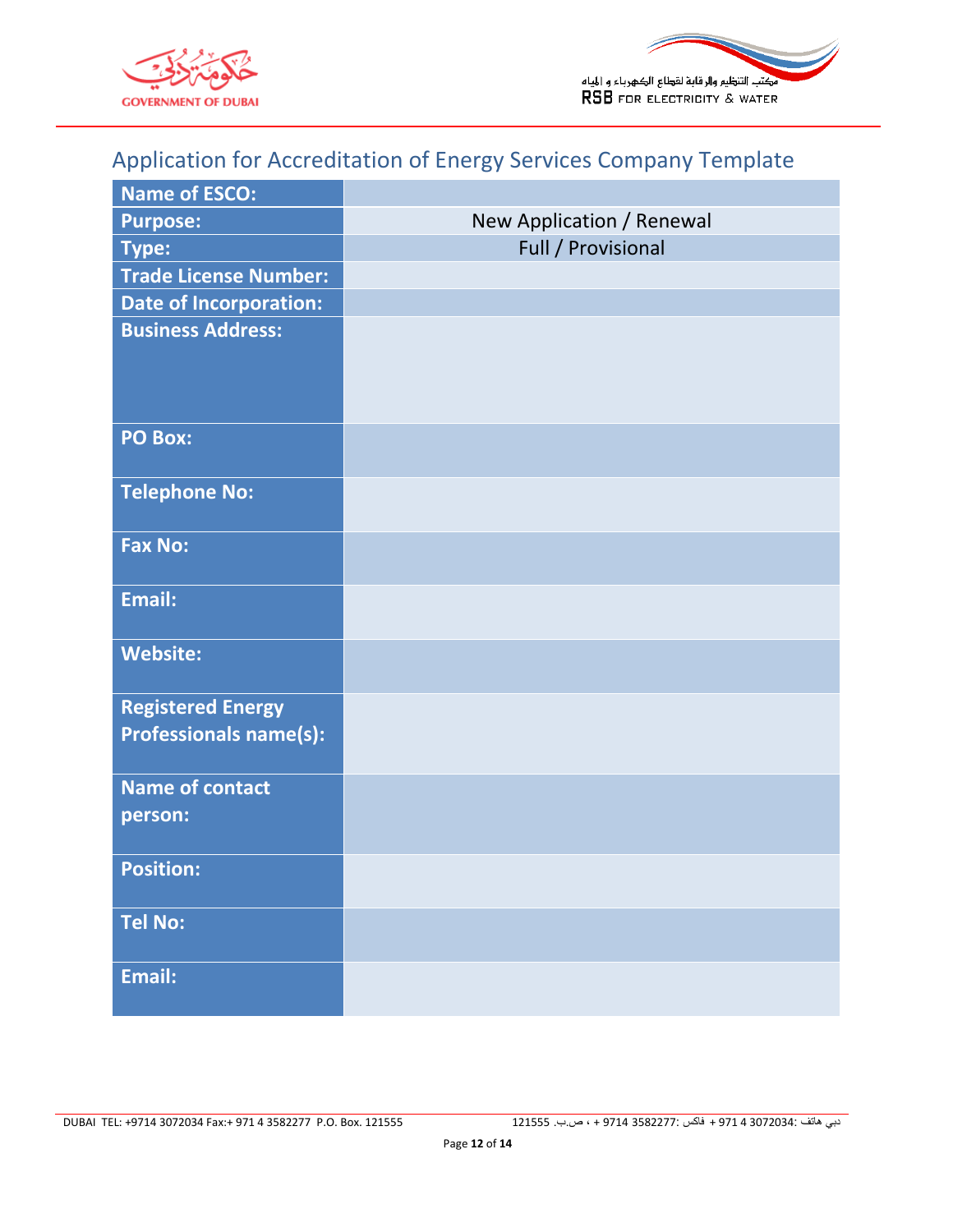



#### Declaration

<span id="page-12-0"></span>1. I, the undersigned, having appropriate authority vested in me, hereby apply for the accreditation of ………………………………………………….…..as an accredited Energy Services Company and certify that, to the best of my knowledge, the particulars given in this application and all accompanying documents/declarations are true and correct.

2. I hereby authorise the Accreditation Board or its representatives to make direct enquiries and references to any person, firm, public officer or organisation named in the application to verify the information submitted herein or relating to the competence and general reputation of my organisation.

3. I will make my representative or myself available to be interviewed as and when required by the Accreditation Board or its representatives at a time agreed by both parties with respect to my application for accreditation.

4. I agree to provide the RSB with such data and information as it considers necessary to monitor the performance of the ESCO market in Dubai.

5. I agree that in the event that my organisation is found to be in breach of any code of conduct/practice, the Accreditation Board reserves the right to either suspend or withdraw the organisation's accreditation for a period determined by the Accreditation Board and update the public register of accredited ESCOs accordingly.

\_\_\_\_\_\_\_\_\_\_\_\_\_\_\_\_\_\_\_\_\_\_\_\_\_\_\_\_\_\_\_\_\_\_\_\_\_\_\_\_\_\_\_ \_\_\_\_\_\_\_\_\_\_\_\_\_\_\_\_\_\_\_\_\_\_\_

\_\_\_\_\_\_\_\_\_\_\_\_\_\_\_\_\_\_\_\_\_\_\_\_\_\_\_\_\_\_\_\_\_\_\_\_\_\_\_\_\_\_\_ \_\_\_\_\_\_\_\_\_\_\_\_\_\_\_\_\_\_\_\_\_\_\_

\_\_\_\_\_\_\_\_\_\_\_\_\_\_\_\_\_\_\_\_\_\_\_\_\_\_\_\_\_\_\_\_\_\_\_\_\_\_\_\_\_\_\_ \_\_\_\_\_\_\_\_\_\_\_\_\_\_\_\_\_\_\_\_\_\_\_

Name & Signature of Authorised Person Designation

Name & Signature of Witness **Designation** Designation

Name & Stamp of Company Date by Date Date and Date Date

DUBAI TEL: +9714 3072034 Fax:+ 971 4 3582277 P.O. Box. 121555 121555 .ب.ص ، + 9714 3582277: فاكس + 971 4 3072034: هاتف دبي